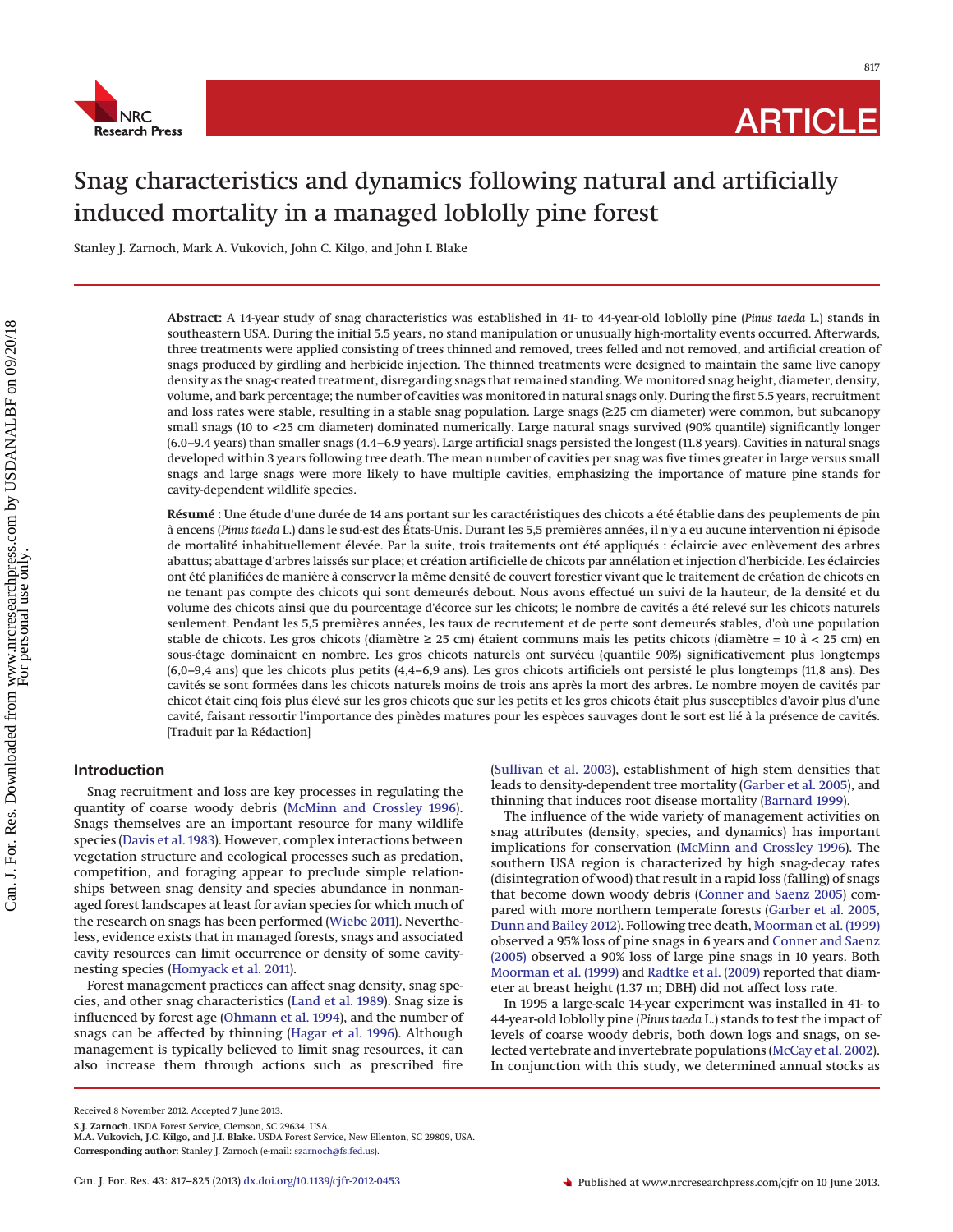well as recruitment and loss rates for snags in stands subject to thinning and burning, along with experimental treatments including artificial creation of snags by killing trees with girdling and herbicide injection. We examined snag dynamics of annual cohorts and tested the relationship between snag survival and snag age, size, and treatment, including cause of death (natural versus artificial). Our objective was to test the following hypotheses. First, based upon previous studies in the region [\(Moorman](#page-7-9) [et al. 1999;](#page-7-9) [Radtke et al. 2009\)](#page-8-3), we expected that loss rates would be independent of snag diameter (diameter at breast height, DBH) and would fall within the range of previous studies. Second, loss rates would be unaffected by thinning and felling practices, or artificial snag creation. Our null hypothesis reflects the limited evidence for these effects in the southern forest [\(Homyack et al.](#page-7-2) [\(2011\).](#page-7-2) Third, that cavity occurrence would increase with DBH [\(Rosenberg et al. 1988;](#page-8-4) [Sabin 1991\)](#page-8-5) and snag age as a result of decay conditions [\(Cain 1996\)](#page-7-11).

# **Methods**

We conducted the study at the US Department of Energy's Savannah River Site (SRS), an 80 000-ha National Environmental Research Park in Aiken and Barnwell counties, South Carolina [\(Kilgo](#page-7-12) [and Blake 2005\)](#page-7-12), in the Upper Coastal Plain and Sandhills physiographic provinces.

#### **Experimental design**

We installed the study in four large loblolly pine stands that were established on old fields between 1951 and 1953 when the SRS conducted a major reforestation program. The soils are predominately loamy to fine-loamy, kaolinitic, thermic arenic plinthic kandiudults in the US taxonomic classification. Our study was a subset of a multidisciplinary experiment and was established in three 9.1-ha plots in each of the four stands beginning in December 1995–January 1996. These stands were operationally thinned 1–5 years prior to study establishment. Stocking levels in recently thinned stands of this age class at SRS are typically 18– 20 m2·ha−1 of basal area (BA). Prescribed burning was performed on these stands within three years prior to study initiation, and subsequently in early 2000 (3 stands), early 2001 (1 stand), and finally in spring 2004 (3 stands).

The study spanned a 5.5-year pre-snag treatment period (pretreatment; 1996 to early-2001) and an 8.5-year post-snag treatment period (post-treatment; mid-2001 to 2009). We used a randomized block design where one plot in each of the four stands (blocks) was randomly assigned to one of three treatments as follows: standing woody debris (SWD), down woody debris (DWD), and control (CON). In the pretreatment period, all three treatments received no stand manipulation and were effectively identical except that in the DWD treatment all down woody debris was cut with power saws, placed in a trailer, and removed by a small farm tractor, which was required to meet another objective of this study.

At the beginning of the post-treatment period we implemented catastrophic pulse treatments in March–April 2001. Our goal was to increase snag BA levels on SWD by about 10-fold above that observed during the pretreatment period in CON and SWD treatments, which averaged approximately 0.50 m<sup>2</sup>·ha<sup>-1</sup> in 1999. In every plot we designated approximately 5 m<sup>2</sup>·ha<sup>-1</sup> BA for application of one of the three treatments by marking all live trees in 12 evenly spaced, 3.75-m wide parallel strips. Depending on the treatment assigned to each plot, these trees were then either thinned and removed (CON), felled with only tops removed (DWD), or killed by mechanical girdling and herbicide injection (SWD). These post-treatments affected an average of 22% of the live BA in the plots, which averaged 20.1 m2·ha−1 just prior to treatment. The CON plots were thinned to maintain the same level of canopy disturbance as on SWD and DWD. The DWD treatment was identical to the CON in all respects related to snag management, and differed only in regard to the addition of downed logs during post-treatment. We created snags in SWD by double chain saw girdles at 1 m aboveground, followed by injection of Pathway (5.4% picloram and 20.9% 2,4-D-amine) diluted in water into the girdled area. Many of these injected trees died in the first 6–8 months, but we re-treated trees that showed evidence of slow crown death in November 2001. We felled trees for the DWD treatment using chain saws during August 2001 and thinned trees for the CON treatment during August–October 2001 using a feller-buncher and skidded the material off the plots.

#### **Monitoring**

Within each 9.1-ha plot we established sixteen 50 m  $\times$  50 m subplots (four rows of four subplots each) in the central 4 ha. During pretreatment through the first post-treatment measurement in December 2001, we monitored all 16 subplots. However, the large amount of material generated by SWD and DWD during post-treatment compelled us to reduce monitoring to eight and six randomly selected subplots per plot on those treatments, respectively, although we continued to monitor all 16 subplots on CON. Pretreatment measurements were initially conducted in January–February 1996 and, subsequently, during summer (May– August), except in 2001 when we monitored in January–February just prior to application of the treatments. We made a measurement in December 2001 (designated as 2001.9) on all subplots to characterize the immediate impact of the treatments. We continued post-treatment monitoring during the winter (January– March) of 2003 through 2008. During 2009, we monitored only CON and SWD treatments.

In 1997 we began tagging all snags (≥10 cm in DBH) with a unique number at the time of first occurrence to maintain individual snag identity. A total of 724 and 2024 unique snags were monitored during the pretreatment and post-treatment periods, respectively. We measured annually the following characteristics of each snag ≥2 m tall: species group (pine or hardwood), height (HT), DBH outside bark, height to 10 cm diameter or height to the snag break point if the snag broke below the 10 cm diameter point on the bole (HT10), and estimated diameter outside bark (DOB) at HT10. For snags <2 m tall, we measured HT10 and midpoint diameter (*D*) between the ground and HT10. We estimated percentage of bark remaining on the surface of every snag in 10% intervals. We recorded the number of cavities in every snag during 1997– 2001.9 only.

The calculation of snag volume in cubic meters  $(m<sup>3</sup>)$  outside bark from the ground to HT10 depended on whether the snag was <2 m  $(V<sub>S</sub>)$  or ≥2 m  $(V<sub>L</sub>)$ . We calculated  $V<sub>S</sub>$  as

(1) 
$$
V_S = 3.14 \left[ \frac{D}{2(100)} \right]^2
$$
HT10

For snags  $\geq$  m, we based volume on a frustum of a cone. We computed the ground diameter outside bark (*G*) as

(2) 
$$
G = DBH + 1.37 \left( \frac{DBH - DOB}{HT10 - 1.37} \right)
$$

We then calculated volume outside bark as

(3) 
$$
V_L = 3.14 \left[ \frac{\left( \frac{DOB + G}{2} \right)}{2(100)} \right]^2
$$
 HT10

#### **Statistical analysis**

We compared plot-level snag density (number·ha−1) and volume (m3·ha−1) among treatments separately for each time period. We further subdivided response variables by snag size, defining small snags as <25 cm DBH and large snags as ≥25 cm DBH at their initial measurement. This break point characterizes pine stands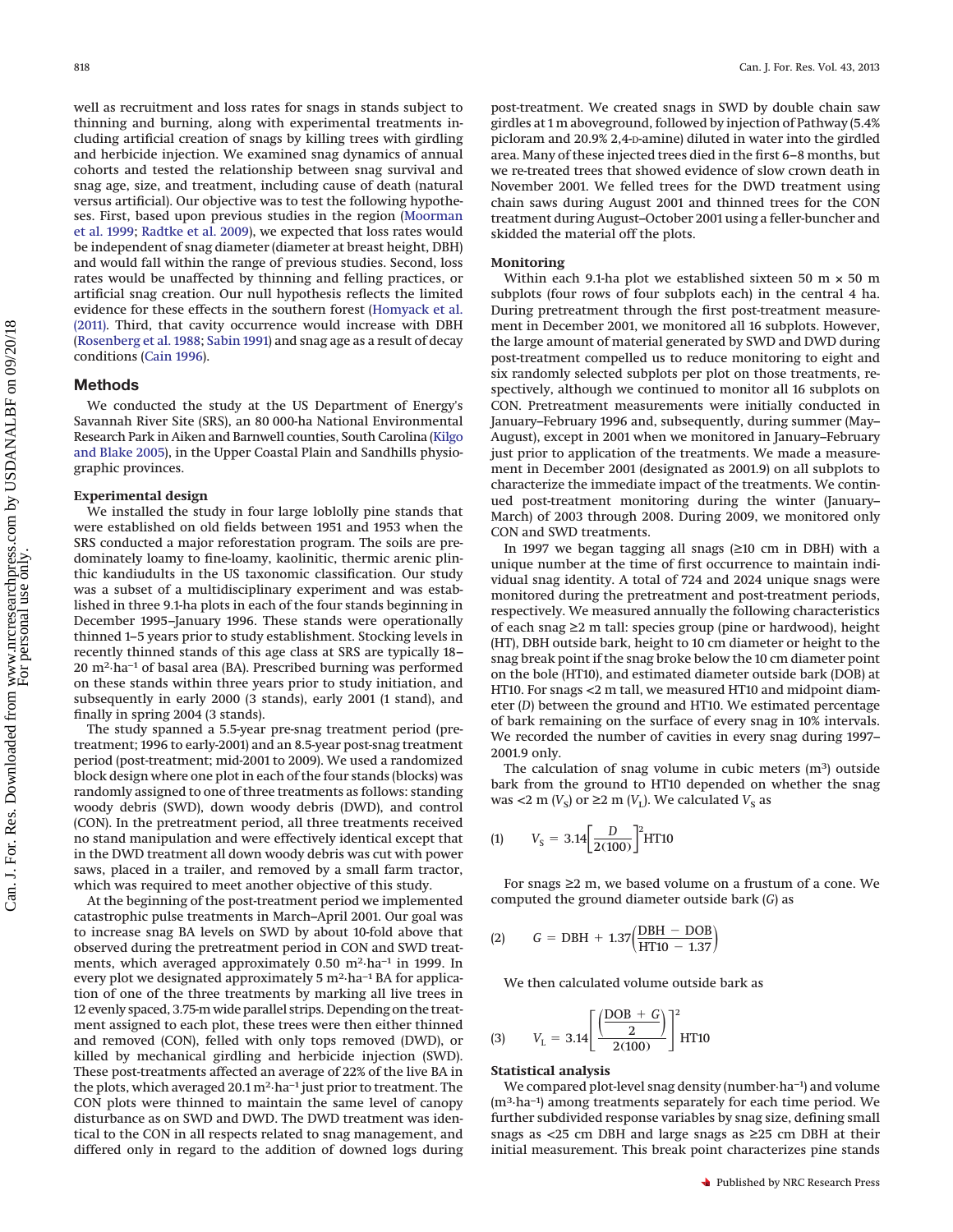grown on old-field sites, which typically have a two-age structure associated with succession and understory tree regeneration following thinning disturbances [\(Fig. 1](#page-2-0)*a*). This break point carried over to the post-treatment period and, despite the treatments, it captures the relatively distinct distribution of the small snag and large snag classes [\(Fig. 1](#page-2-0)*b*). We combined both pine and hardwood snags within each DBH class. Pines were 37% and 75% of the small snag observations during pretreatment and post-treatment, respectively, and 96% and 97% of the large snags.

We used a randomized-block, repeated-measures design with blocks as the random factor, treatments as the fixed factor, and year as the repeated measures factor [\(Littell et al. 2006\)](#page-7-13). We used PROC MIXED for the analysis, and tested several covariance structures (variance components, autoregressive, compound symmetry, unstructured, and Huynh–Feldt) with the denominator degrees of freedom option ddfm=kenwardroger [\(SAS Institute Inc.](#page-8-6) 2004). The autoregressive with a one-year lag covariance structure performed the best according to Akaike's information criterion corrected and was used for all repeated measures analyses. If interaction was not significant but either or both main effects were, we used the Tukey–Kramer multiple comparison procedure at the  $\alpha$  = 0.05 type I error level to separate least-squares means within any significant factor. When interaction was significant, we obtained treatment-year least-squares means and performed slice option F tests, which, if significant, were followed by all pairwise treatment comparisons within each year, controlling the type I experimentwise error at 0.05 for the three comparisons within each year by using the Bonferroni-corrected  $\alpha$  of 0.05/3 = 0.0167. Most variables satisfied the normality and homogeneity of variance assumptions. We evaluated conformance to normality mainly with estimates of skewness and kurtosis and histogram plots of residuals. We inspected homogeneity of variances with plots of residuals versus predicted and versus treatments, and with comparisons of estimates of variance among treatments. We also performed formal tests for normality (Shapiro–Wilk, Kolmogorov–Smirnov, Anderson–Darling, Cramer – von Mises) and homogeneity of variance (Brown–Forsythe, Levine, Obrien, and Bartlett), but since they were sensitive to sample size and, thus, gave mixed results, we did not rely on them as the main criteria for assumption validation. In a few isolated instances a log transformation may have been appropriate for better conformation to normality or homogeneity of variances, but we did not use transformations to preserve consistency between the analyses and to avoid back-transforming the least-squares means.

Recruitment rate is the proportion of new snags observed in a year, and is derived from the total number of snags not previously observed. Thus, 1998 was the first year recruitment could be determined because we did not identify snags by the tagging method until 1997. Likewise, loss rate is derived from the number of snags last observed in the previous measurement period relative to the current measurement and, therefore, lost during the interval. Thus, our loss rate ends in 2008 as the last year of observation was 2009.

We used the LIFEREG procedure [\(SAS Institute Inc. 2004\)](#page-8-6) to fit models to predict snag survival as the number of years until a snag fell. We modeled snag survival separately for pretreatment (snags first observed 1998–2001) and post-treatment (snags first observed 2001.9–2008). The number of years until a snag fell was calculated as the difference between the last year a snag was observed and the year it first appeared. The log of zero is undefined so we did not include snags that were only observed in one year nor did we consider snags initially observed in 2009 (because their last year was indeterminate). The model was developed as a linear function of treatment (CON, DWD, and SWD), initial snag size class (small and large snags), and their interaction, with the dependent variable being the log of number of years until a snag fell. If the treatment × size interaction was not significant, we removed it from the model. If a snag had not fallen by the end of the study (2009), we classified it as right censored, indicating that the exact

<span id="page-2-0"></span>**Fig. 1.** Diameter distribution for the number of snags per hectare for control (CON), down woody debris (DWD), and standing woody debris (SWD) treatments during pretreatment (*a*) and post-treatment (*b*) periods.



value of the observation (years until the snag falls) was unknown, but the value was at least as large as the observation. Including such censored data in the LIFEREG procedure prevents a bias that would result if it was simply removed from the analysis. We specified the Weibull distribution for the distribution of the dependent variable. For each treatment and size class we obtained the predicted time for 50% and 90% of the snags to fall, and we constructed 95% confidence intervals for the log of time and then transformed back to time. We defined the survival model as

(4) 
$$
u = \log(\text{time}) = B_0 + B_1 \times \text{treatment} + B_2 \times \text{size}
$$
  
+  $B_3 \times \text{treatment} \times \text{size}$ 

where time is the number of years until a snag fell, and  $B_0$ ,  $B_1$ ,  $B_2$ , and  $B_3$  are estimated parameters. The probability of snag survival to a specified age is then given by

(5) 
$$
S(age) = exp{-[age \times exp(-u)]^{1/scale}}
$$

where scale is an estimated parameter.

The age quantile, where *Q* is the proportion (0 to1) of the snags that have fallen, is calculated as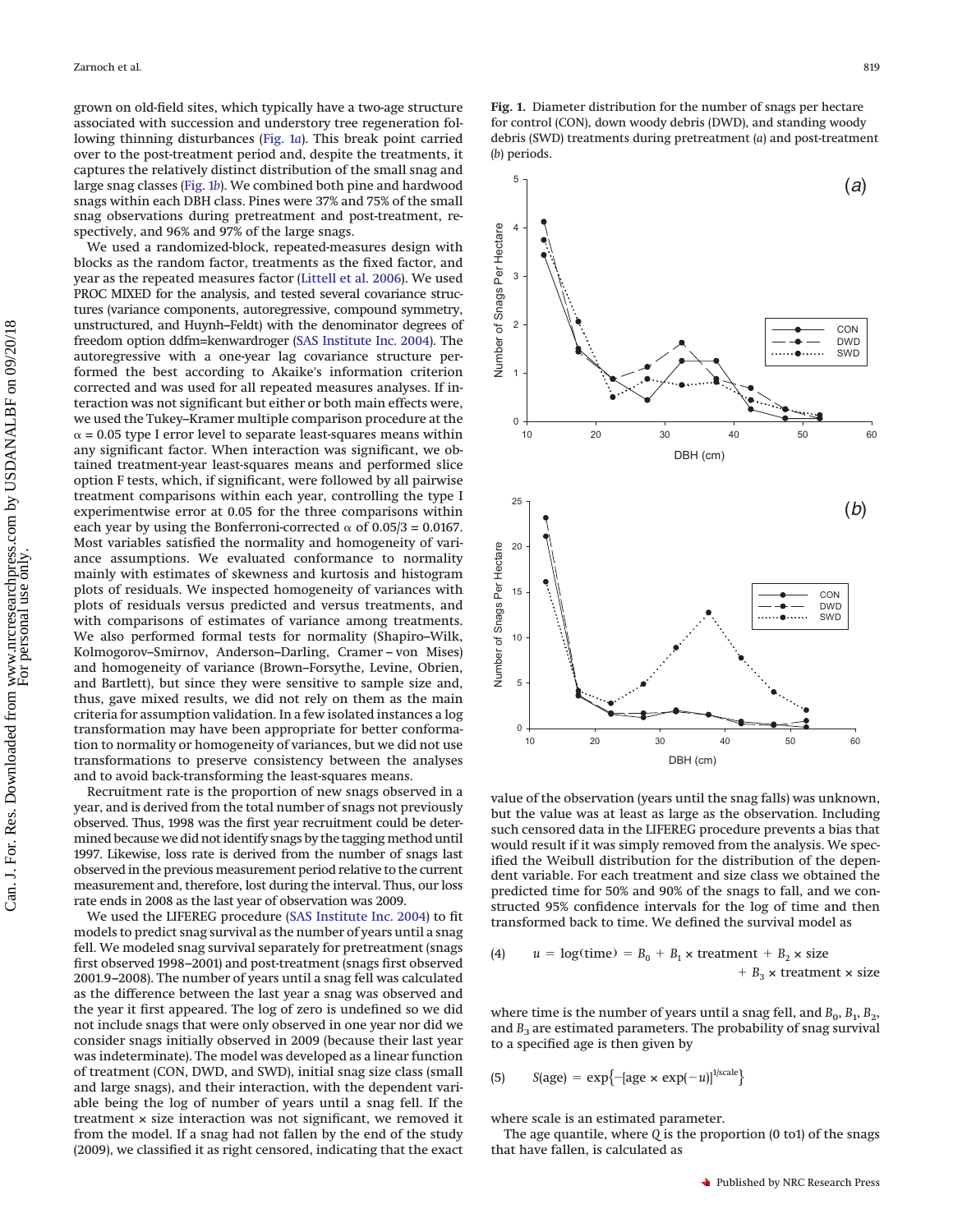(6) 
$$
age = \{[-\ln(1 - Q)]^{scale}\} / exp(-u)
$$

We monitored cavities in natural snags during the pretreatment and first year post-treatment period. We eliminated data from the SWD treatment in 2001.9 because it contained artificial snags. We used  $\chi^2$  tests to determine if the proportions of snags with at least one cavity and multiple cavity formation (two or more per snag) were independent of DBH in 1998 and 2001, which were years near the beginning and end of cavity data collection. To assess the effect of snag age on the timing of cavity formation, we calculated the proportion of snags with their first cavity for each cohort for ages 0 through 4 years and the proportion of all snags with at least one cavity for each cohort. The first cavity proportion represents the probability that a snag that had no cavities prior to that age will develop a cavity at that age; that is, it shows the vulnerability of a snag at a given age to first cavity formation. We also assessed whether the bark percentage for snags at the time of initial cavity formation was the same as snags of the same cohort age without cavities using two-sample *t* tests with equal variances.

## **Results**

#### **Plot-level responses**

Snag DBH distributions during the pretreatment period were similar among treatments with the majority of snags being in the small size class [\(Fig. 1](#page-2-0)*a*). There were 5.59 small snags⋅ha<sup>-1</sup> (SE = 1.90) and 3.26 large snags·ha−1 (SE = 0.48) during the pretreatment period with corresponding volumes of 0.41 m<sup>3</sup>·ha<sup>-1</sup> (SE = 0.15) and 2.02 m<sup>3</sup>·ha<sup>-1</sup> (SE = 0.27). The snag creation treatment in SWD resulted in a shift to more snags in the larger DBH classes compared with the natural distributions in CON and DWD [\(Fig. 1](#page-2-0)*b*).

Few differences were detected among treatments during pretreatment, as expected, since snag manipulation did not occur during this period. There was a significant  $(p = 0.041)$  treatment  $\times$ year interaction for small snag volume, but this variable did not differ significantly among treatments within a given year. Similarly, density of large snags differed among years during pretreatment ( $p = 0.028$ ), with a tendency to increase by 0.55 snags·ha<sup>-1</sup> over the period 1996 to 2000 [\(Fig. 2\)](#page-3-0), but the Tukey–Kramer multiple-comparison procedure did not detect any significant differences between years. Thus, removal of down woody debris during the pretreatment period in DWD, which was the only manipulation difference between the treatments, did not affect plot-level snag density or volume.

The SWD treatment increased total snag density 6.7-fold overall and increased large snags 16-fold over the pretreatment baseline average. The average natural and created snag BA in 2001.9 SWD post-treatment plots was 5.2 m2·ha−1. During the post-treatment period, snag density and volume for small snags had no significant treatment or treatment x year effects but differed among years [\(Table 1\)](#page-3-1). Snag density increased abruptly between 2004 and 2005 over all treatments [\(Fig. 2\)](#page-3-0). In contrast, all treatment, year, and treatment  $\times$  year effects were significant for large snags during post-treatment [\(Table 1\)](#page-3-1). The snag creation treatment on SWD resulted in a significant treatment × year interaction owing to increases in density and volume of large snags on SWD relative to CON and DWD from 2003 to 2008 [\(Table 1](#page-3-1) and [Fig. 2\)](#page-3-0). The year effect for large snags corresponds to the increase in the snag density and volume on SWD between 2001.9 and 2005–2006, followed by a decline thereafter.

The dynamics during pretreatment [\(Fig. 2\)](#page-3-0) were characterized by the relative stability of the small and large snag populations across treatments, with low background recruitment and loss rates (0–2 snags·ha−1·year−1; [Fig. 3\)](#page-4-0); this contrasted with the dynamics during post-treatment. From the beginning of posttreatment through 2004 small snags exhibited a slight increase in <span id="page-3-0"></span>**Fig. 2.** Number of small (<25 cm DBH) (*a*) and large (≥25 cm DBH) (*b*) size snags per hectare for the control (CON), down woody debris (DWD), and standing woody debris (SWD) treatments during the pretreatment (1996–2001) and post-treatment (2001.9–2009) periods.



<span id="page-3-1"></span>**Table 1.** Results (*p* values) from the analysis on snag density and volume for treatment, year, and their interaction for small ( $<$ 25 cm DBH) and large ( $\geq$ 25 cm DBH) size snags during the post-treatment period.

|                    | р                                  |                                 |  |  |  |
|--------------------|------------------------------------|---------------------------------|--|--|--|
| Source             | Density<br>$(snags \cdot ha^{-1})$ | Volume<br>$(m^3 \cdot ha^{-1})$ |  |  |  |
| <b>Small snags</b> |                                    |                                 |  |  |  |
| Treatment          | 0.995                              | 0.849                           |  |  |  |
| Year               | < 0.001                            | < 0.001                         |  |  |  |
| Treatment × year   | 0.998                              | 0.778                           |  |  |  |
| Large snags        |                                    |                                 |  |  |  |
| Treatment          | < 0.001                            | < 0.001                         |  |  |  |
| Year               | < 0.001                            | < 0.001                         |  |  |  |
| Treatment × year   | < 0.001                            | < 0.001                         |  |  |  |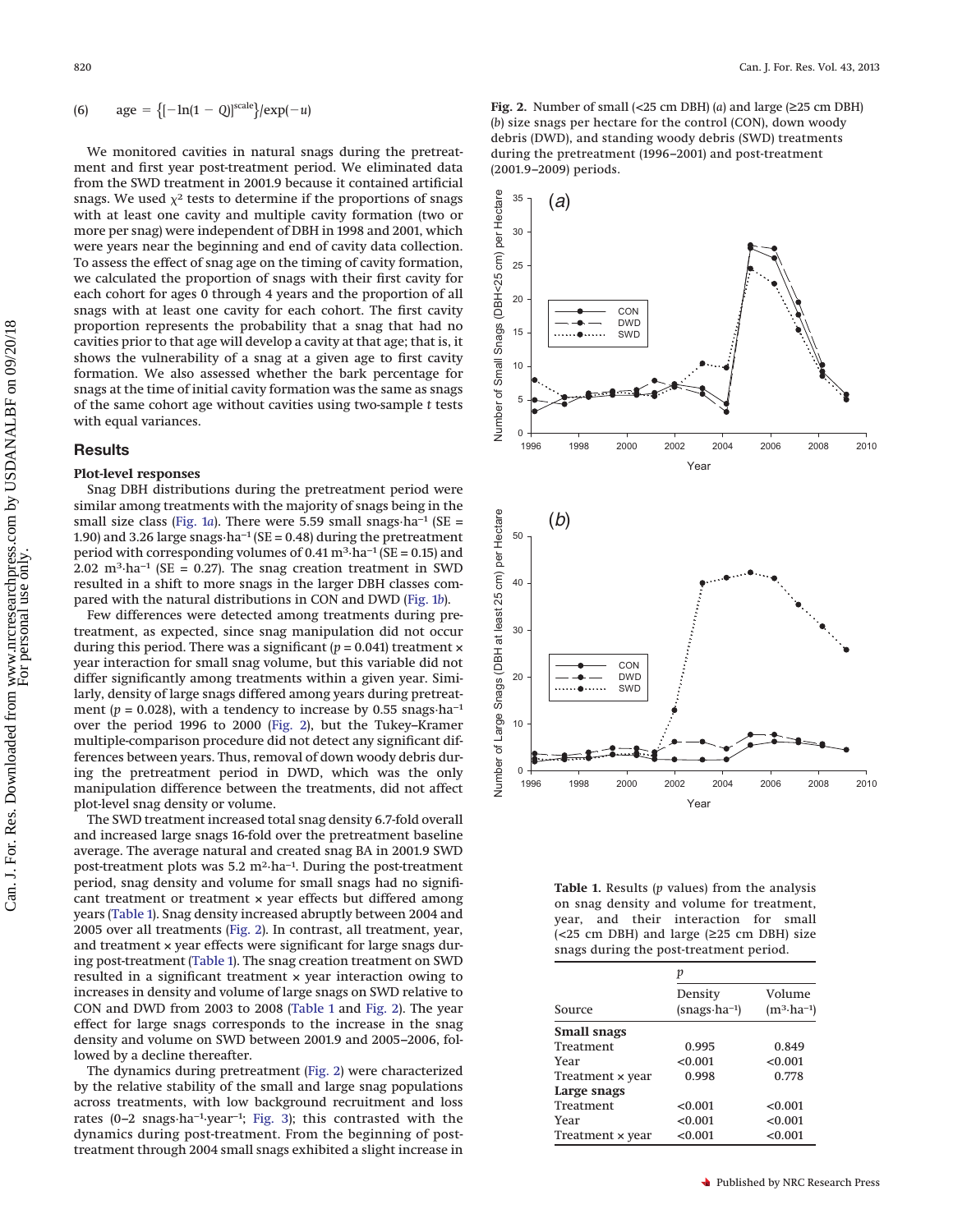<span id="page-4-0"></span>**Fig. 3.** The rates of recruitment (*a* and *b*), loss (*c* and *d*), and net change (*e* and *f*) for small (<25 cm DBH) and large (≥25 cm DBH) size snags, respectively, for the control (CON), down woody debris (DWD), and standing woody debris (SWD) treatments during the pretreatment (1996–2001) and post-treatment (2001.9–2009) periods. Net change is defined as recruitment minus loss.



density for SWD, while CON and DWD had a comparable decrease, but large snags exhibited a major increase in the SWD treatment compared with CON and DWD [\(Fig. 2\)](#page-3-0), which is mainly due to snag creation in the SWD treatment. The large increase in small snags across all treatments in 2005, accompanied by only a minor in-

crease in large snags, is likely attributable to a regionwide severe ice storm on 26–27 January 2004 [\(Aubrey et al. 2007\)](#page-7-14). The smalland large-snag recruitment rates [\(Fig. 3\)](#page-4-0) differentiate the two high-mortality events during post-treatment; peaks in 2005 for small snags and in 2003 for large snags created by the SWD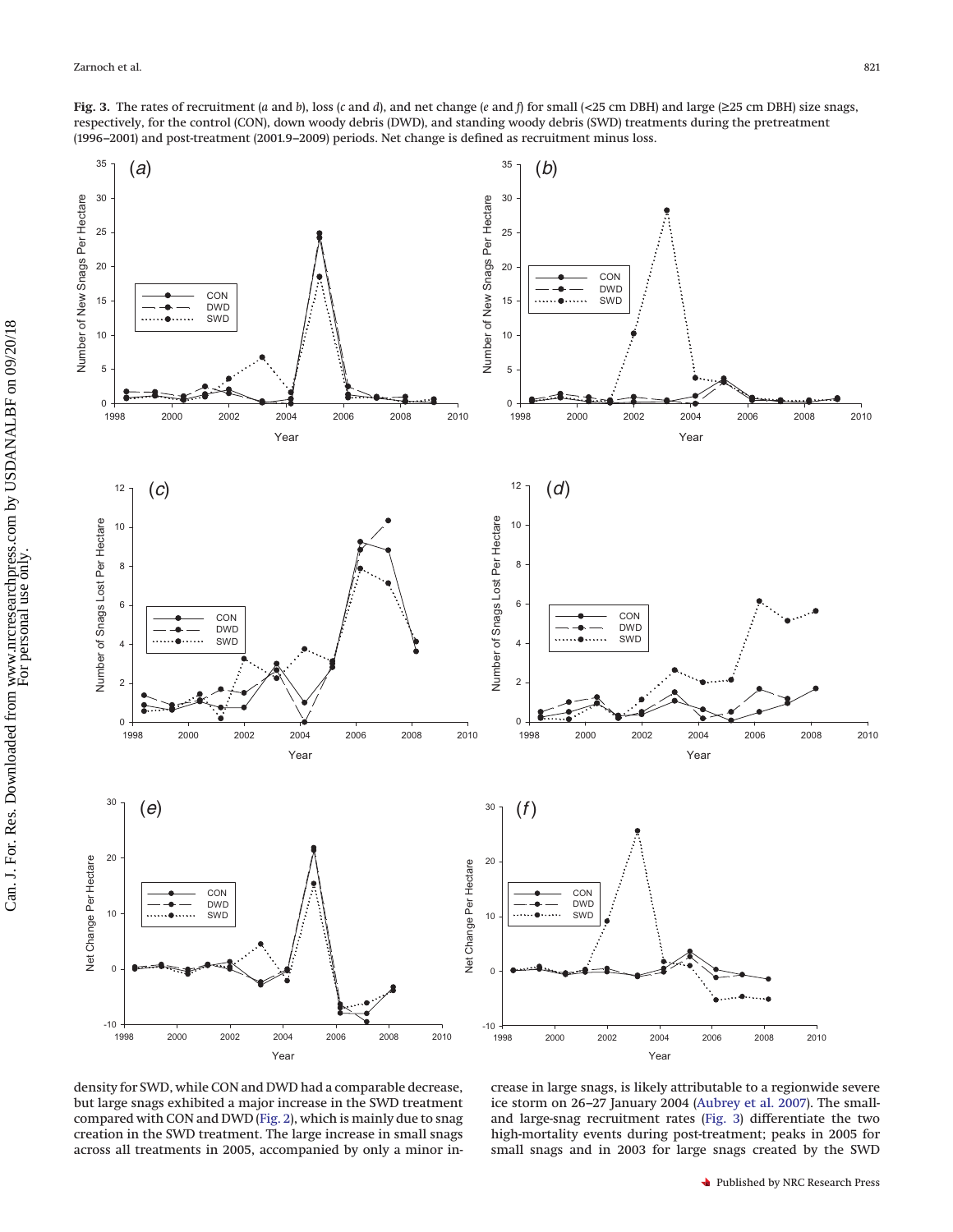<span id="page-5-0"></span>**Table 2.** The predicted 50% and 90% snag-survival time quantiles (years) for the control (CON), down woody debris (DWD), and standing woody debris (SWD) treatments for small (<25 cm DBH) and large (≥25 cm DBH) size snags based on the pretreatment and posttreatment survival models.

|                                       |              | 50% Survival<br>quantile (years) |               | 90% Survival<br>quantile (years) |               |  |  |  |  |
|---------------------------------------|--------------|----------------------------------|---------------|----------------------------------|---------------|--|--|--|--|
| Treatment                             | Size         | Estimate                         | 95% CI        | Estimate                         | 95% CI        |  |  |  |  |
| Pretreatment (1998–2001) <sup>a</sup> |              |                                  |               |                                  |               |  |  |  |  |
| CON                                   | SMALL        | 2.80                             | $2.33 - 3.37$ | 6.94                             | $5.79 - 8.33$ |  |  |  |  |
| <b>CON</b>                            | LARGE        | 3.81                             | $3.07 - 4.73$ | 9.43                             | 7.60-11.71    |  |  |  |  |
| <b>DWD</b>                            | <b>SMALL</b> | 1.81                             | $1.57 - 2.09$ | 4.48                             | $3.91 - 5.14$ |  |  |  |  |
| <b>DWD</b>                            | LARGE        | 2.46                             | $2.08 - 2.91$ | 6.09                             | $5.17 - 7.18$ |  |  |  |  |
| <b>SWD</b>                            | <b>SMALL</b> | 1.79                             | $1.49 - 2.15$ | 4.43                             | $3.70 - 5.30$ |  |  |  |  |
| <b>SWD</b>                            | LARGE        | 2.43                             | $1.97 - 3.00$ | 6.02                             | 4.90-7.41     |  |  |  |  |
| Post-treatment $(2001.9-2009)^b$      |              |                                  |               |                                  |               |  |  |  |  |
| CON                                   | SMALL        | 2.06                             | 1.94-2.19     | 3.95                             | $3.72 - 4.19$ |  |  |  |  |
| <b>CON</b>                            | LARGE        | 3.96                             | 3.41–4.61     | 7.59                             | $6.49 - 8.87$ |  |  |  |  |
| <b>DWD</b>                            | SMALL        | 1.72                             | 1.58-1.87     | 3.29                             | $3.02 - 3.58$ |  |  |  |  |
| <b>DWD</b>                            | LARGE        | 2.48                             | $2.06 - 2.99$ | 4.75                             | $3.95 - 5.72$ |  |  |  |  |
| <b>SWD</b>                            | SMALL        | 2.20                             | $2.03 - 2.39$ | 4.21                             | $3.89 - 4.57$ |  |  |  |  |
| <b>SWD</b>                            | <b>LARGE</b> | 6.16                             | 5.66-6.70     | 11.79                            | 10.74-12.94   |  |  |  |  |

<sup>a</sup>The survival model was log(time) =  $0.8586 + 0.4487 \times \text{CON} + 0.0117 \times \text{DWD} +$  $0.3067 \times$  LARGE, with scale parameter = 0.7556.

*b*The survival model was log(time) = 0.9873 – 0.0651 × CON – 0.2481 × DWD + 1.0289 × LARGE − 0.3760 × CON × LARGE − 0.6604 × DWD × LARGE, with scale parameter = 0.5409.

treatment, both of which were followed by sharp declines in recruitment that approached levels observed during the pretreatment period.

## **Survival analysis**

Both treatment and snag size class explained significant variation in the snag survival models for the pretreatment and posttreatment periods [\(Table 2\)](#page-5-0). The pretreatment model consisted of treatment ( $p < 0.0001$ ) and size ( $p = 0.0007$ ) and was based on 312 noncensored and 16 right-censored observations. During pretreatment, the model predicted survival age at the 50% quantile for small snags across the three treatments ranging from 1.8 to 2.8 years and for large snags from 2.4 to 3.8 years. Snag longevity (90% quantile) during pretreatment was greatest in the CON treatment and in the large snag size class, where most small snags were lost within 4–7 years and large snags within 6–10 years [\(Table 2\)](#page-5-0). The post-treatment model consisted of treatment (*p* < 0.0001), size (*p* < 0.0001), and treatment × size (*p* < 0.0001), and was based on 917 noncensored and 344 right-censored observations. As in pretreatment, the post-treatment 50% quantile for small-snag survival age was lower than for large snags across treatments [\(Fig. 4\)](#page-5-1), ranging from 1.7 to 2.2 years [\(Table 2\)](#page-5-0). Longevity (90% quantile) for large snags was greatest for SWD (11.8 years), followed by CON (7.6 years), and DWD (4.8 years). The SWD natural large snags represented by the pretreatment model did not persist as long as the SWD artificially created large snags, which comprised the majority of the population for the post-treatment model [\(Table 2\)](#page-5-0).

## **Cavity dynamics**

The proportion of snags having at least one or two or more cavities was significantly related to DBH class for both survey years 1998 and 2001 (all  $\chi^2$  tests had  $p < 0.0001$ ; [Fig. 5\)](#page-6-0). The proportion increased from less than 0.10 in the smallest DBH classes to a maximum of 0.37 and 0.28 for snags forming at least one and two or more cavities, respectively. The trend plateaued between 25 and 40 cm DBH. The proportion of snags with their first cavities increased with snag age through age 3 years and then declined to zero at age 4 years [\(Table 3\)](#page-6-1). The effect of age on cavity formation is also illustrated by the proportion of snags with at least one <span id="page-5-1"></span>**Fig. 4.** Modeled probability of snag survival as a function of snag age (years since tree death) for small (<25 cm DBH) (*a*) and large (≥25 cm DBH) (*b*) size snags for the control (CON), down woody debris (DWD), and standing woody debris (SWD) treatments during the post-treatment (2001.9–2009) period.



cavity, which increased from 0.02 at age 0 years to 0.22 at age 4 years [\(Table 3\)](#page-6-1). This proportion is higher than the first cavity proportion, since the values represent cumulative cavity formation. The bark percentage for snags at the time of initial cavity formation was about 15% less than snags of the same age without cavities [\(Table 3\)](#page-6-1). The two-sample *t* tests comparing bark percentage between snags with and without initial cavities resulted in significance only for age 2 years ( $p = 0.0379$ ).

## **Discussion**

We conducted our study in a forest type that dominates the southern USA and in an age class believed to be important for snag-dependent species. Prior to thinning and snag creation, snag densities and volumes were generally similar to those reported from other studies in the region. Our densities were similar to those reported by [Moorman et al. \(1999\)](#page-7-9) for >40-year-old pine plantations in the Upper Piedmont of South Carolina, and were within the broad range reported by [Land et al. \(1989\)](#page-7-3) for Florida pine plantations. However, our densities were greater than those reported by [McComb et al. \(1986\)](#page-7-15) for similar-aged pine plantations in Florida and by [Homyack et al. \(2011\)](#page-7-2) for younger (30- to 35-yearold) plantations in coastal North Carolina. We observed a fairly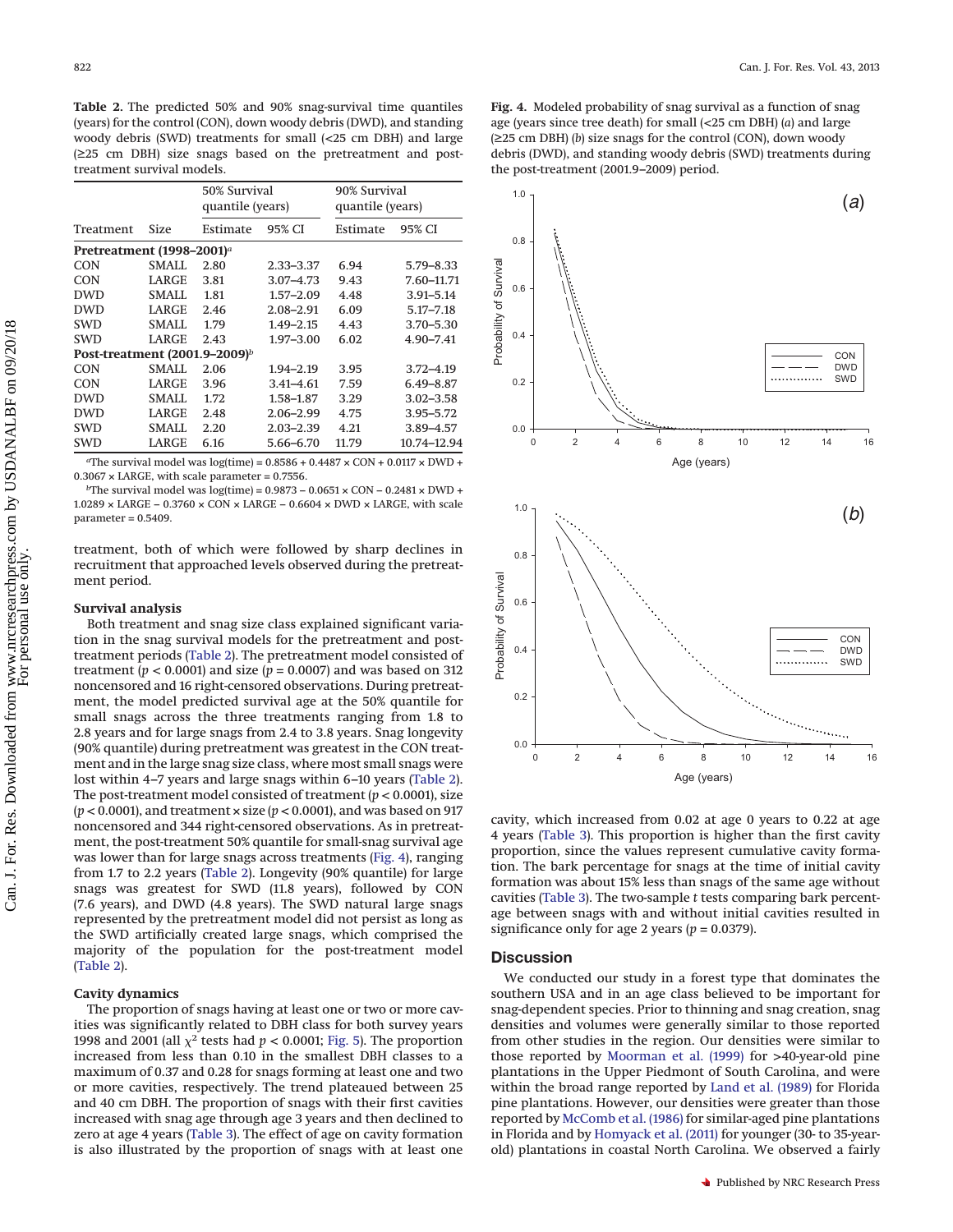<span id="page-6-0"></span>

<span id="page-6-1"></span>**Table 3.** Snag cavity distribution and bark percentage for snags with and without cavities.

|                                                              | Snag age (years) |       |       |       |                    |  |
|--------------------------------------------------------------|------------------|-------|-------|-------|--------------------|--|
| Snag characteristic                                          | $\Omega$         |       | 2     | З     | 4                  |  |
| Proportion of snags with<br>first cavity <sup>a</sup>        | 0.021            | 0.025 | 0.058 | 0.057 | 0.000 <sup>b</sup> |  |
| Proportion of snags with<br>at least one cavity <sup>c</sup> | 0.021            | 0.040 | 0.089 | 0.172 | 0.216              |  |
| Bark percentage for snags<br>without cavities <sup>d</sup>   | 76.5             | 70.0  | 61.9  | 53.9  |                    |  |
| Bark percentage for snags<br>at age of first cavity          | 60.0             | 55.0  | 42.7  | 33.3  |                    |  |

*a*The proportion of snags that formed their first cavity at the given age.

*b*No snags formed their first cavity at age 4 years (out of 28 snags observed). *c* The proportion of snags that formed at least one cavity between 1998 and 2001.9.

*d*The two-sample *t* tests comparing bark percentage between snags with and without initial cavities resulted in *p* values of 0.0698, 0.1250, 0.0379, and 0.1337 for ages 0, 1, 2, and 3 years, respectively.

stable snag population with offsetting recruitment and loss rates during the pretreatment period. Annual tree mortality rates in the region are known to be low for this age class of pines, with primary causes being lightning strikes, root disease, beetle kill,



and, occasionally, prescribed fire [\(Barnard 1999;](#page-7-6) [Sullivan et al.](#page-8-2) [2003;](#page-8-2) [Outcalt 2008\)](#page-8-7). [Moorman et al. \(1999\)](#page-7-9) documented similarly low annual recruitment rates and a slight net loss over the measurement interval.

Snag longevity and the factors that control it are important to cavity-dependent species because they determine the duration of suitability for cavity use [\(Cain 1996\)](#page-7-11). We hypothesized that snag survival would be independent of snag diameter, but we found that survival was affected by snag size, with small snags having a significantly lower survival rate than large snags. This result contrasts with other studies in the region: [Moorman et al. \(1999\)](#page-7-9) found no such effect across a range of species and forest types, and [Radtke et al. \(2009\)](#page-8-3) found no DBH effect in pine stands. However, in agreement with our findings, [Garber et al. \(2005\)](#page-7-5) and [Russell](#page-8-8) [et al. \(2006\)](#page-8-8) reported that larger snags survived longer in the northern and western forests of North America. The discrepancy among studies may relate to differences in stand structure. For instance, in our plots, small snags existed largely as a postthinning subcanopy layer of pine and hardwood regeneration. Our size-class effect on survival was also confounded with the larger proportion of hardwood small snags (largely oaks). Whatever the cause, small snags in our study did not survive as long as large snags. We also hypothesized that rates of loss would fall within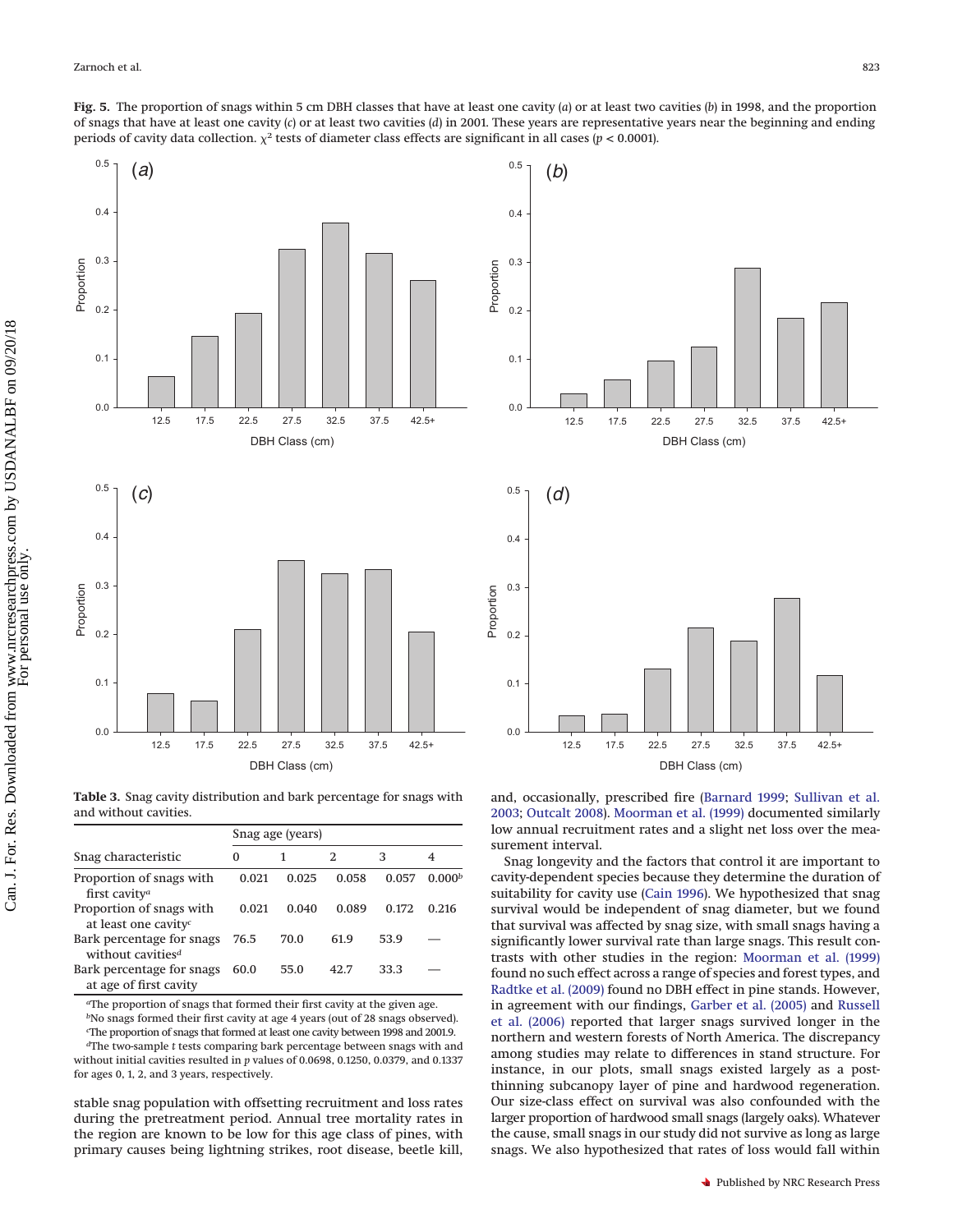the range of previous studies in the region. The age at which 90% of the snags fell varied from 3.3 to 9.4 years after snag formation for the naturally created snags in CON and DWD, which is within that reported by previous studies in the southern USA (e.g., [Cain](#page-7-11) [\(1996\),](#page-7-11) [Moorman et al. \(1999\),](#page-7-9) and [Conner and Saenz \(2005\)\)](#page-7-7), thus reinforcing the influence of high decay rates on snag loss in the region [\(Eaton and Sanchez 2009\)](#page-7-16) compared with cooler climates [\(Dunn and Bailey 2012\)](#page-7-8).

Our hypothesis that the treatments would not affect snag survival was rejected. We did not anticipate the greater snag survival in CON than in either DWD or SWD for snags originating during pretreatment and continuing as snags into the post-treatment period. We believe that the application of the treatments may have affected the longevity of these naturally occurring snags observed initially in 1998–2001 because the survival model is based on longevity data over the lifespan of these snags, which includes the post-treatment period. Although existing snags were not intentionally damaged or cut during treatment implementation, mechanical thinning by a feller-buncher in the CON treatment allowed directional control (within strips) of the felling and removal that would minimize damage to residual snags. In contrast, hand felling on the DWD occurred both within and across strips and likely resulted in many more broken tops and knocked over snags by felled stems. Likewise, when created snags in SWD fell, they may have occasionally knocked over some pretreatment snags. This contention is supported by [Garber et al. \(2005\)](#page-7-5) who reported that the level of disturbance in Maine forests reduced standing snags and by [Homyack et al. \(2011\)](#page-7-2) who reported the same effects in young pine stands in North Carolina. [Russell et al.](#page-8-8) [\(2006\)](#page-8-8) found postfire salvage logging resulted in more rapid loss of residual conifer snags in Idaho.

We also found an unexpected significant treatment effect on survival for snags formed during the post-treatment period. Our snag-creation-treatment SWD was designed to simulate a catastrophic level of snag creation leading to high snag densities, but with presumably similar survival rates. The large snag 90% survival quantiles for artificially created snags was greater than the equivalent for natural snags in the CON and DWD, and nearly twice the value of the natural large snags in the SWD in the pretreatment period. [Shea et al. \(2002\)](#page-8-9) observed a significantly longer survival period and slower decay in girdled versus beetlekilled Ponderosa pine (*Pinus ponderosa* Douglas ex P. Lawson & C. Lawson) snags. Conceivably, natural snags initially have sufficient decay to weaken the stem, which may cause the snag to fall sooner than artificial snags. Our SWD snags were otherwise healthy trees at the time they were treated.

Our hypothesis that the proportion of snags with cavities would increase with snag DBH was confirmed. Cavity proportions for snags with at least one cavity and for two or more cavities increased significantly with DBH. A much higher proportion (five times) of large snags had cavities than did small snags, and large snags also supported more cavities per snag. This result is consistent with the presence of numerous large-bodied excavators in these stands [\(Lohr et al. 2002\)](#page-7-17). In contrast, our expectation that cavity-formation rates would increase with snag age as a result of increased decay conditions was not confirmed. Cavity excavation increased early in the snag decay process based on the proportion of first cavities in ages 0–3 years, but no cavity formation was observed in 4-year-old snags. [Moorman et al. \(1999\)](#page-7-9) reported similar results during the 4-year period following snag formation for loblolly pine and shortleaf pine (*Pinus echinata* Mill.), but they had a longer data record and observed an increase in cavity frequency among their few remaining pine snags at ages 6 and 7 years (<5% of their total snags). Although we found that snags with first cavities had a lower bark percentage than snags without cavities, it is unclear whether this condition is important because the factors determining suitability of snags for various cavity-excavating species are not well understood. To determine whether the avail-

ability of suitable snags limits cavity-nesting bird populations in managed mature pine forests of the southeastern Coastal Plain requires direct studies of bird populations themselves, particularly experimental studies [\(Lohr et al. 2002\)](#page-7-17). Nevertheless, such stands appear to provide more large DBH snags essential to many species than younger managed pine stands in the southeastern USA.

#### **Acknowledgements**

Support for this research was provided by the Department of Energy under Interagency Agreement DE-AI09-00SR22188 and by the USDA Forest Service Southern Research Station. We thank the staff of the US Forest Service Savannah River for their tremendous operations support to implement the study. M. Howard and P. Champlin provided invaluable coordination; and J. Hill, M. Howard, D. Jones, S. Junker, L. Krysinsky, L. Lee, K. Nayda, P. Sharine, F. Spilker, and E. Uramkin assisted with fieldwork. Brett Miley was instrumental in monitoring and maintaining the study during the years from 1998 to 2002 and provided invaluable reports and analysis. We also thank S. Castleberry, J. Davis, M. Dorcas, B. Edwards, W. Ford, J. Hanula, T. Hinkelman, S. Horn, M. Komoroski, S. Loeb, S. Lohr, T. McCay, J. McMinn, K. Mosely, A. Owens, and M. Ulyshen for their contributions as co-investigators.

#### **References**

- <span id="page-7-14"></span>Aubrey, D.P., Coleman, M.D., and Coyle, D.R. 2007. Ice damage in loblolly pine: understanding the factors that influence susceptibility. For. Sci. **53**(5): 580–589.
- <span id="page-7-6"></span>Barnard, E.L. 1999. Annosum root rot of pines in Florida. Plant Pathology Circular No. 398 (No. 200 revised). Florida Dept. of Agriculture and Consumer Services, Division of Plant Industry, Tallahassee, Fla.
- <span id="page-7-11"></span>Cain, M.D. 1996. Hardwood snag fragmentation in a pine–oak forest of southeastern Arkansas. Am. Midl. Nat. **136**(1): 72–83. doi[:10.2307/2426632.](http://dx.doi.org/10.2307/2426632)
- <span id="page-7-7"></span>Conner, R.N., and Saenz, D. 2005. The longevity of large pine snags in eastern Texas. Wildl. Soc. Bull. **33**(2): 700–705. doi[:10.2193/0091-7648\(2005\)33\[700:](http://dx.doi.org/10.2193/0091-7648(2005)33%5B700%3ATLOLPS%5D2.0.CO%3B2) [TLOLPS\]2.0.CO;2.](http://dx.doi.org/10.2193/0091-7648(2005)33%5B700%3ATLOLPS%5D2.0.CO%3B2)
- <span id="page-7-1"></span>Davis, J.W., Goodwin, G.A., and Ockenfels, R.A. (*Technical coordinators*). 1983. *In* Snag habitat management: proceedings of the symposium, Flagstaff, Arizona, 7–9 June 1983. USDA For. Serv. GTR-RM-99.
- <span id="page-7-8"></span>Dunn, C.J., and Bailey, J.D. 2012. Temporal dynamics and decay of coarse wood in early seral habitats of dry-mixed conifer forests in Oregon's Eastern Cascades. For. Ecol. Manage. **276**: 71–81. doi[:10.1016/j.foreco.2012.03.013.](http://dx.doi.org/10.1016/j.foreco.2012.03.013)
- <span id="page-7-16"></span>Eaton, R.J., and Sanchez, F.G. 2009. Quantitative and qualitative measures of decomposition: Is there a link? South. J. Appl. For. **33**(3): 137–141.
- <span id="page-7-5"></span>Garber, S.M., Brown, J.P., Wilson, D.S., Maguire, D.A., and Heath, L.S. 2005. Snag longevity under alternative silvicultural regimes in mixed-species forests of central Maine. Can. J. For. Res. **35**(4): 787–796. doi[:10.1139/x05-021.](http://dx.doi.org/10.1139/x05-021)
- <span id="page-7-4"></span>Hagar, J.C., McComb, W.C., and Emmingham, W.H. 1996. Bird communities in commercially thinned and unthinned Douglas-fir stands of western Oregon. Wildl. Soc. Bull. **24**: 353–366.
- <span id="page-7-2"></span>Homyack, J.A., Paxton, B.J., Wilson, M.D., Watts, B.D., and Miller, D.A. 2011. Snags and cavity-nesting birds within intensively managed pine stands in eastern North Carolina, U.S.A. South. J. Appl. For. **35**(3): 148–154.
- <span id="page-7-12"></span>Kilgo, J.C., and Blake, J.I. (*Editors*). 2005. Ecology and management of a forested landscape: fifty years on the Savannah River Site. Island Press, Covelo, Calif.
- <span id="page-7-3"></span>Land, D., Marion, W.R., and O'Meara, T.E. 1989. Snag availability and cavitynesting birds in slash pine plantations. J. Wildl. Manage. **53**(4): 1165–1171. doi[:10.2307/3809628.](http://dx.doi.org/10.2307/3809628)
- <span id="page-7-13"></span>Littell, R.C., Milliken, G.A., Stroup, W.W., Wolfinger, R.D., and Schabenberger, O. 2006. SAS for mixed models. 2nd ed. SAS Institute Inc., Cary, N.C.
- <span id="page-7-17"></span>Lohr, S.M., Gauthreaux, S.A., and Kilgo, J.C. 2002. Importance of coarse woody debris to avian communities in loblolly pine forests. Conserv. Biol. **16**(3): 767–777. doi[:10.1046/j.1523-1739.2002.01019.x.](http://dx.doi.org/10.1046/j.1523-1739.2002.01019.x)
- <span id="page-7-10"></span>McCay, T.S., Hanula, J.L., Loeb, S.C., Lohr, S.M., McMinn, J.W., and Wright-Miley, B.D. 2002. The role of coarse woody debris in southeastern pine forests: preliminary results from a large-scale experiment. *In* Proceedings of the symposium on the ecology and management of dead wood in western forests, Reno, NV, 2–4 November 1999. W.F. Laudenslayer, Jr., P.J. Shea, B.E. Valentine, C.P. Weatherspoon, and T.E. Lisle (*Technical Coordinators*). USDA For. Serv. Gen. Tech. Rep. PSW-GTR-181. pp. 135–144.
- <span id="page-7-15"></span>McComb, W.C., Bonney, S.A., Sheffield, R.M., and Cost, N.D. 1986. Snag resources in Florida — Are they sufficient for average populations of primary cavity nesters? Wildl. Soc. Bull. **14**: 40–48.
- <span id="page-7-0"></span>McMinn, J.W., and Crossley, D.A., Jr. (*Editors*). 1996. Biodiversity and Coarse Woody Debris in Southern Forests. Proceedings of the Workshop on Coarse Woody Debris in Southern Forests: Effects on Biodiversity, Athens, Georgia, 18–20 October 1993. USDA For. Serv. Gen. Tech. Rep. SE-94.
- <span id="page-7-9"></span>Moorman, C.E., Russell, K.R., Sabin, G.R., and Guynn, D.C., Jr. 1999. Snag dynam-